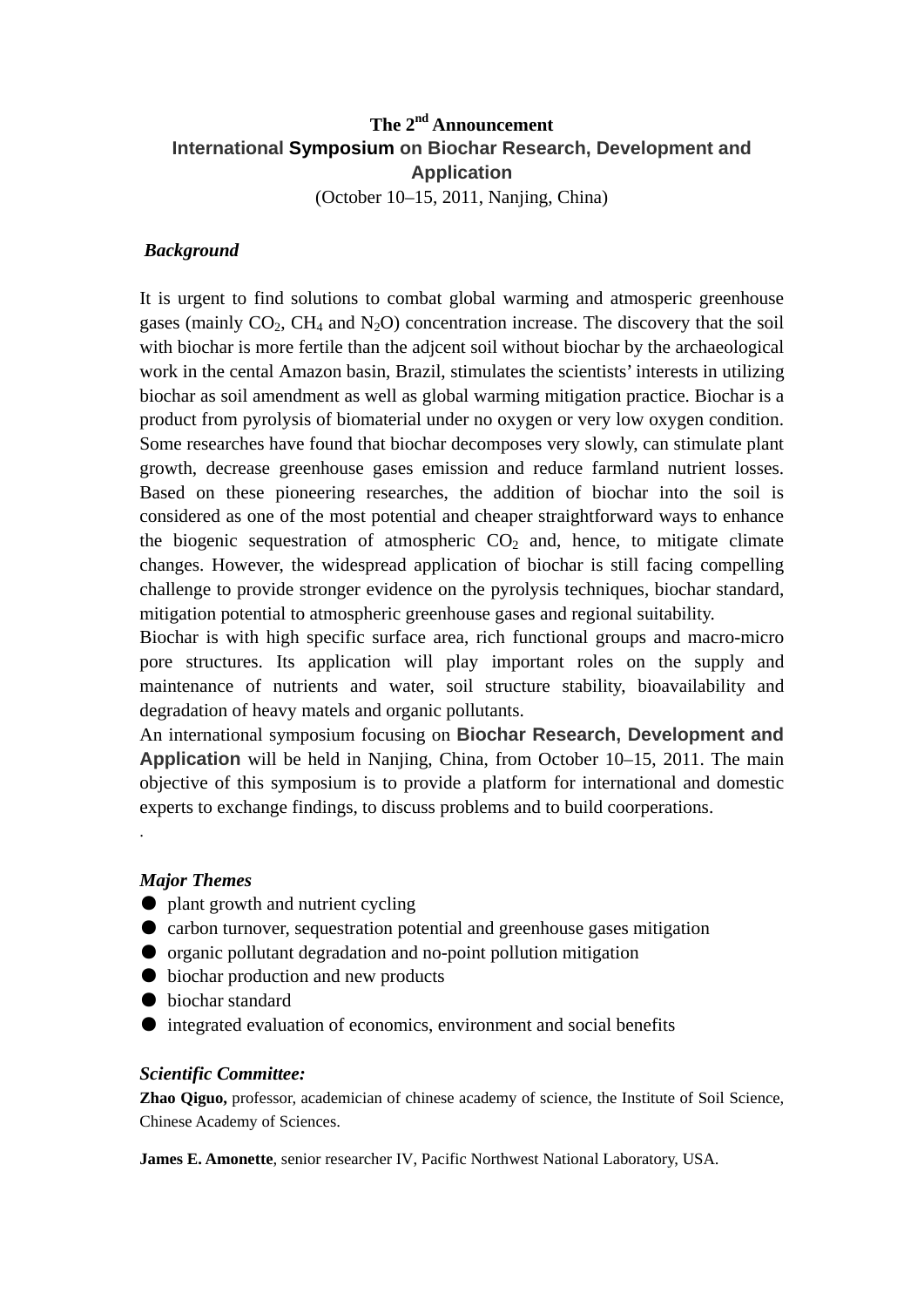**Annette L. Cowie**, professor, University of New England, Australia.

**Per Ambus,** professor, Technical University of Denmark.

**Saran P. Sohi,** Dr. Associate professor, University of Edinburgh, UK.

**Foster A. Agblevor,** Dr. professor, Utah State University, USA.

**Nobuhisa Koga,** Senior Researcher, Hokkaido Agricultural Research Center, Japan.

**Debbie Reed**, Excecutive Director, International Biochar initiative, USA.

**Keipie Wilson**, Program Development director, International Biochar initiative, USA.

**Lin Xiangui**, Professor. Institute of Soil science, Chinese Academy of sciences.

**Jiang Xin,** Professor, Institute of Soil Science, Chinese Academy of Sciences.

#### *Organizing Committee:*

**Chairman:** Zhou Jianming, Professor, President of Nanjing Branch of the Chinese Academy of Sciemces, Deputy-chairman of Political Consultative Conference of Jiangsu Provice.

**Vice Chairman:** Shen Renfang, Professor, General director of the Institute of Soil Science, Chinese Academy of Sciecnes.

**Vice-chariman: Xiao Yunhan, Professor, General director of the** Reaserch Center of Clean Energy and Power, Chinese Academy of Sciences

**Vice Chairman:** Zhang Jiqiang, vice-president of the Blue Moon Fund, USA.

**Vice Chairman:** Jin Jiaman, Excecutive director of the Global Environment Institute

**Secretary-gerenal:** Xie Zubin, Professor, the Institute of Soil Science, Chinese Academy of Sciences

**Deputy Secretary-gerenal:** Li Zhongpei, Professor, the Institute of Soil Science, Chinese Academy of Sciences.

**Deputy Secretary-gerenal:** Sun Bo, Professor, the Institute of Soil Science, Chinese Academy of Sciences.

**Deputy Secretary-gerenal:** Xu Renkou, Professor, the Institute of Soil Science, Chinese Academy of Sciences.

**Deputy Secretary-gerenal:** Peng Xinhua Professor, the Institute of Soil Science, Chinese Academy of Sciences.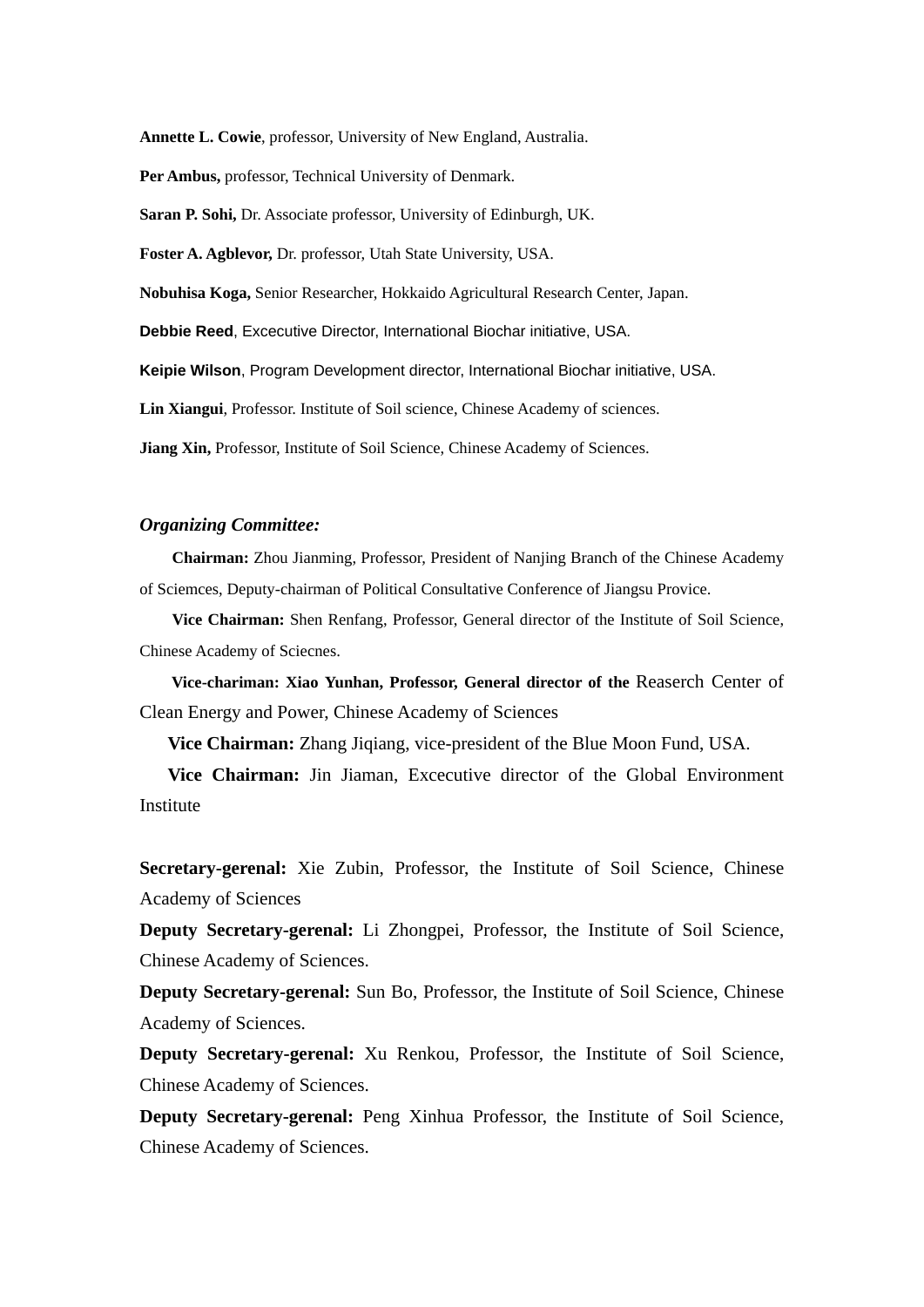#### *Members of organizing committee*

Lin Qimei, professor, China Agricultural University Wu Weixiang, Professor, Zhejiang University Li Xinqing, Professor, Environmental Geochemistry, Institute of Geochemistry Chinese Academy of Sciences Zhong Zheke, Professor, Banboo Center of the Forest Bureau of China Wang Senqiang, Professor, the Institute of Soil Science, Chinese Academy of Sciences. Sun Bo, Professor, the Institute of Soil Science, Chinese Academy of Sciences.

Xu Renkou, Professor, the Institute of Soil Science, Chinese Academy of Sciences Peng Xinhua Professor, the Institute of Soil Science, Chinese Academy of Sciences.

Xie Zubin, Professor, the Institute of Soil Science, Chinese Academy of Sciences.

## *Submission of Abstracts*

The abstract (300 to 500 words) should be written in English in Microsoft Word format and be sent in electronic format via email ycyu@issas.ac.cn by no later than Aug. 31, 2011. Please include the following information in the manuscripts: Presentation title, Author's full name, Organisation, Mailing and E-mail address, and Telephone number. Please find details in attached file.

## *Language*

The official language of the symposium will be English.

## *Registration Fee*

US\$ 300 for the scientists outside of mainland of China, including proceedings, meals during the conference.

900 RMB yuan for scientists, and 500 RMB yuan for student from the mainland of China.

## *Host organizations*

State Key Laboratory of Soil and Sustainable Agriculture, Institute of Soil Science, Chinese Academy of Sciences

Reaserch Center of Clean Energy and Power, Chinese Academy of Sciences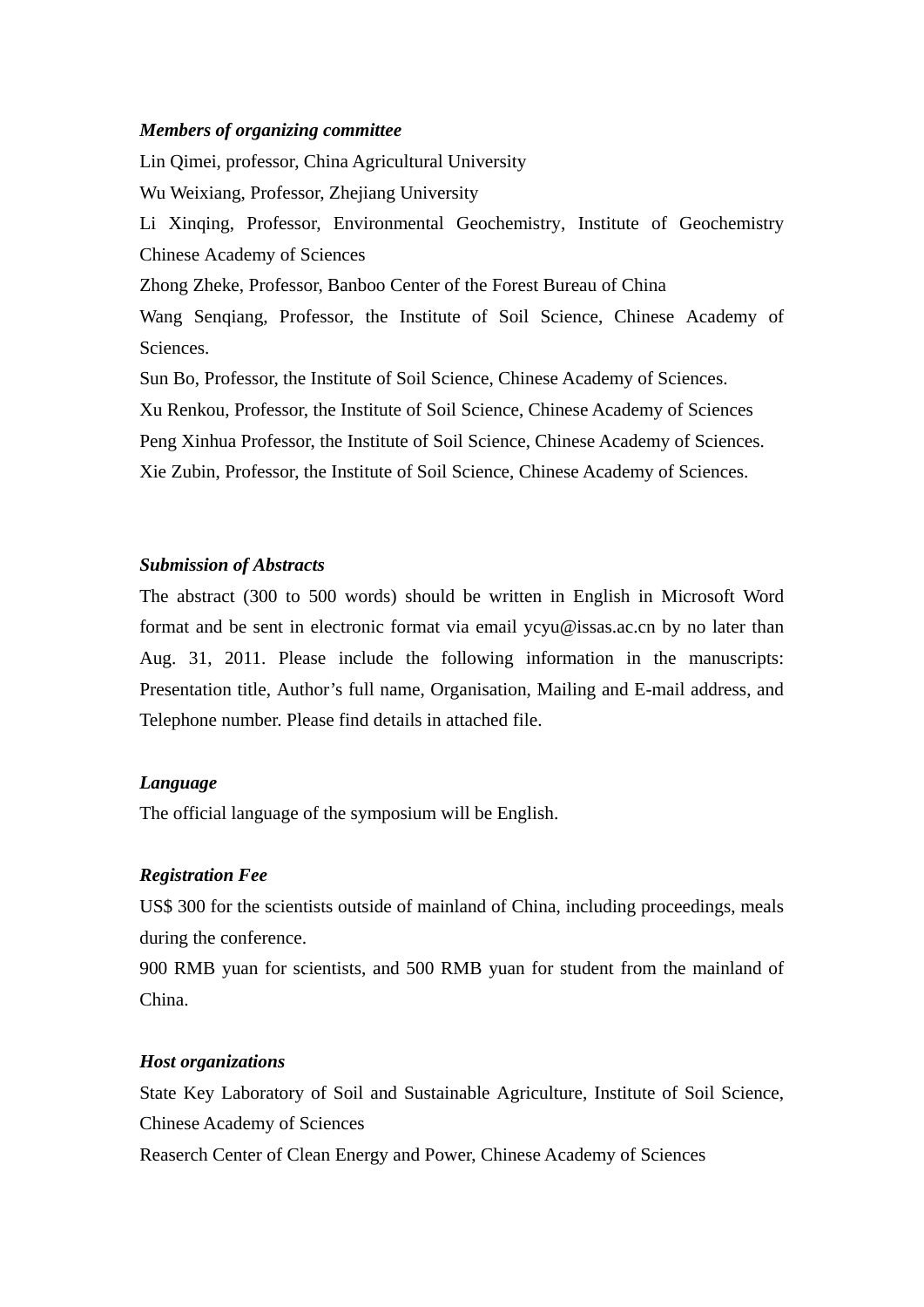## *Sponsors*

Natural Science Foundation of China State Key Laboratory of Soil and Sustainable Agriculture, Institute of Soil Science, Chinese Academy of Sciences Reaserch Center of Clean Energy and Power, Chinese Academy of Sciences Blue Moon Fund

## **Hotel**:

**Suguang international Hotel (4 stars, [www.sghotelgroup.com\)](http://www.sghotelgroup.com/) located at the Xuanwu lake and nearby Nanjing Railway Station. Price: daily 360 RMB/double beds room Add: No. 107, Longpan Road, Nanjing, 210037.** 

**Map:** 

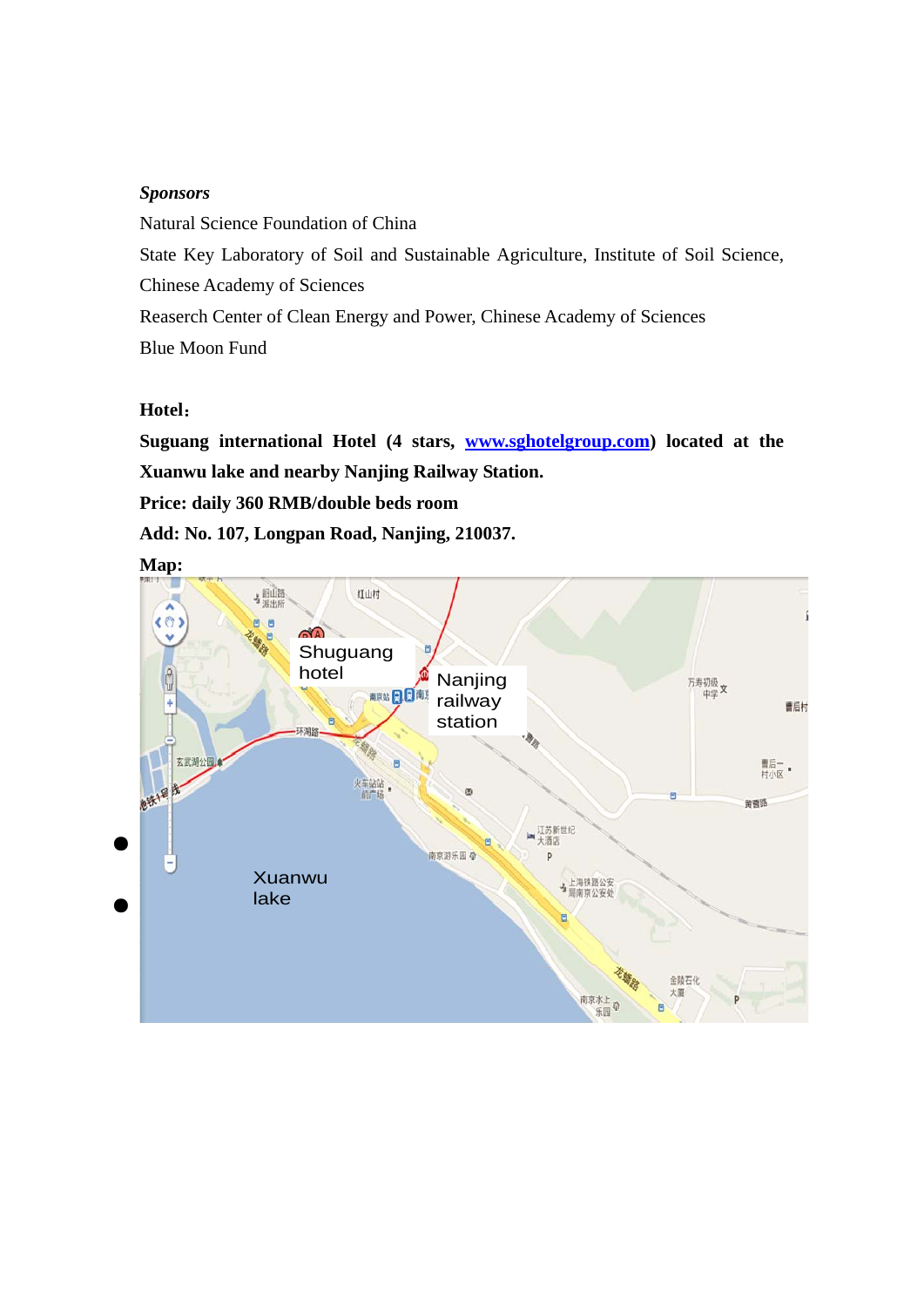

# *Transportation:*

400m from Nanjing Railway Station.

15km from Nanjing South Railway Station. Taxi about 40 RMB. Subway line 1 to Nanjing railway station, then walk 400m.

50km from Nanjing Lukou international airport, Taxi about 140 RMB. Shuttle Bus 25 RMB to Nanjing Railway Station, walk 1km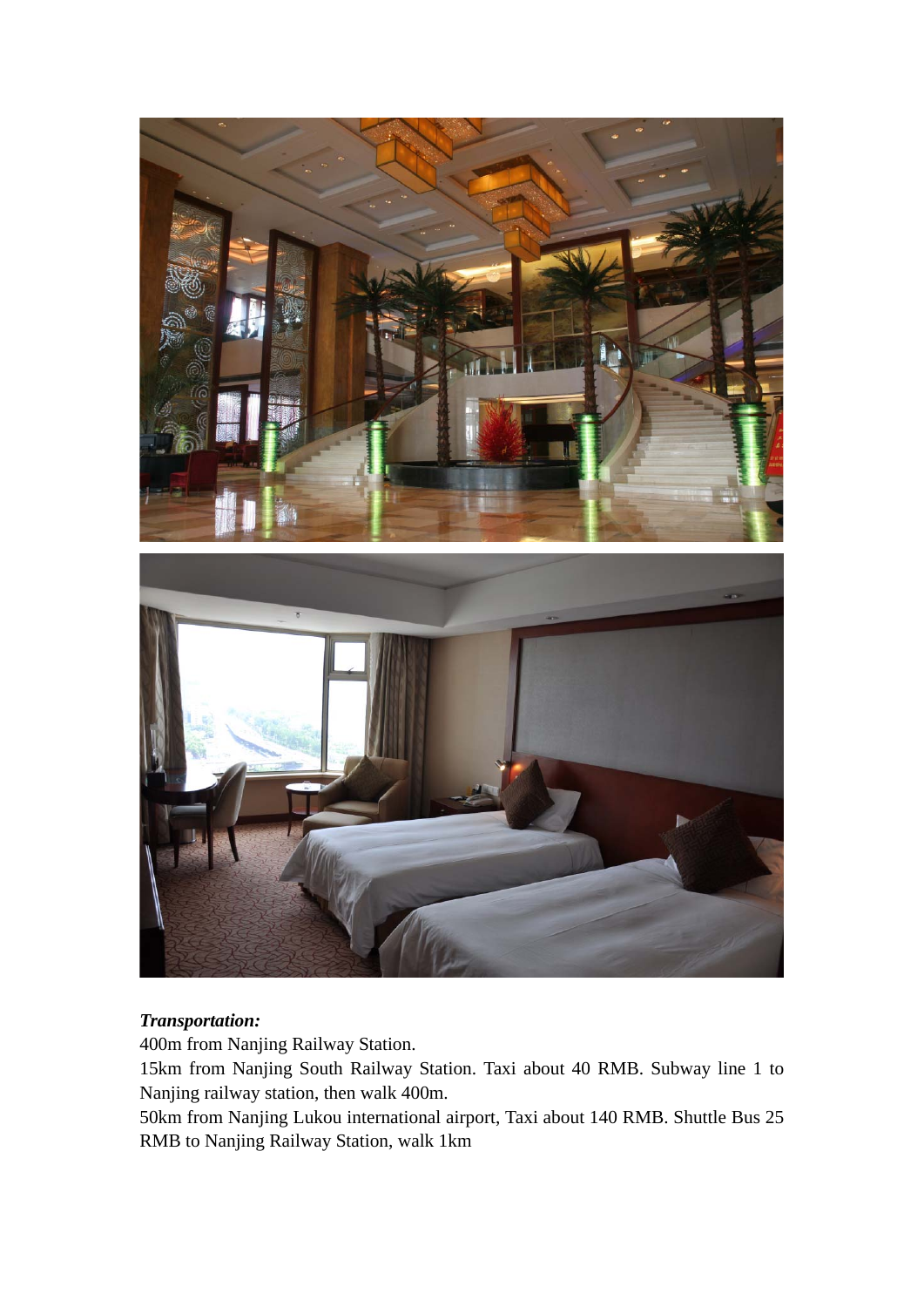## **Agenda**:

**2011.10.10 Registration** 

**2011.10.11** 

- **8:30--9:00 Opening ceremony**
- **9:00--9:30 Keynote presentation**(**Academician Qiguo Zhou**)
- **9:30--9:50 Prensentation 1.**
- **9:50--10:10 Photo taking, tea break**。
- **10:10--10:40 Keynote**(**Prof. Annette Cowie**)
- **10:40--11:00 Prensentation 2**
- **11:00--11:20 Prensentation 3**
- **11:20--11:40 Prensentation 4**
- **11:40--12:00 Prensentation 5**
- **12:00--13:30 Lunch**
- **13:30—14:00 Keynote**(**Prof. Jianmin Zhou**)
- **14:00—14:20 Prensentation 6**
- **14:20—14:40 Prensentation 7**
- **14:40--15:00 Prensentation 8**
- **15:00—15:20 Tea break**
- **15:20-15:50 Keynote**(**Associate Prof. Saran Sohi**)
- **15:50-16:10 Prensentation 9**
- **16:10-16:30 Prensentation 10**
- **16:30-16:50 Prensentation 11**
- **16:50-17:10 Prensentation 12**
- **17:10-17:30 Prensentation 13**
- **17:30-18:00 Prensentation 14**
- **18:00 Banquet**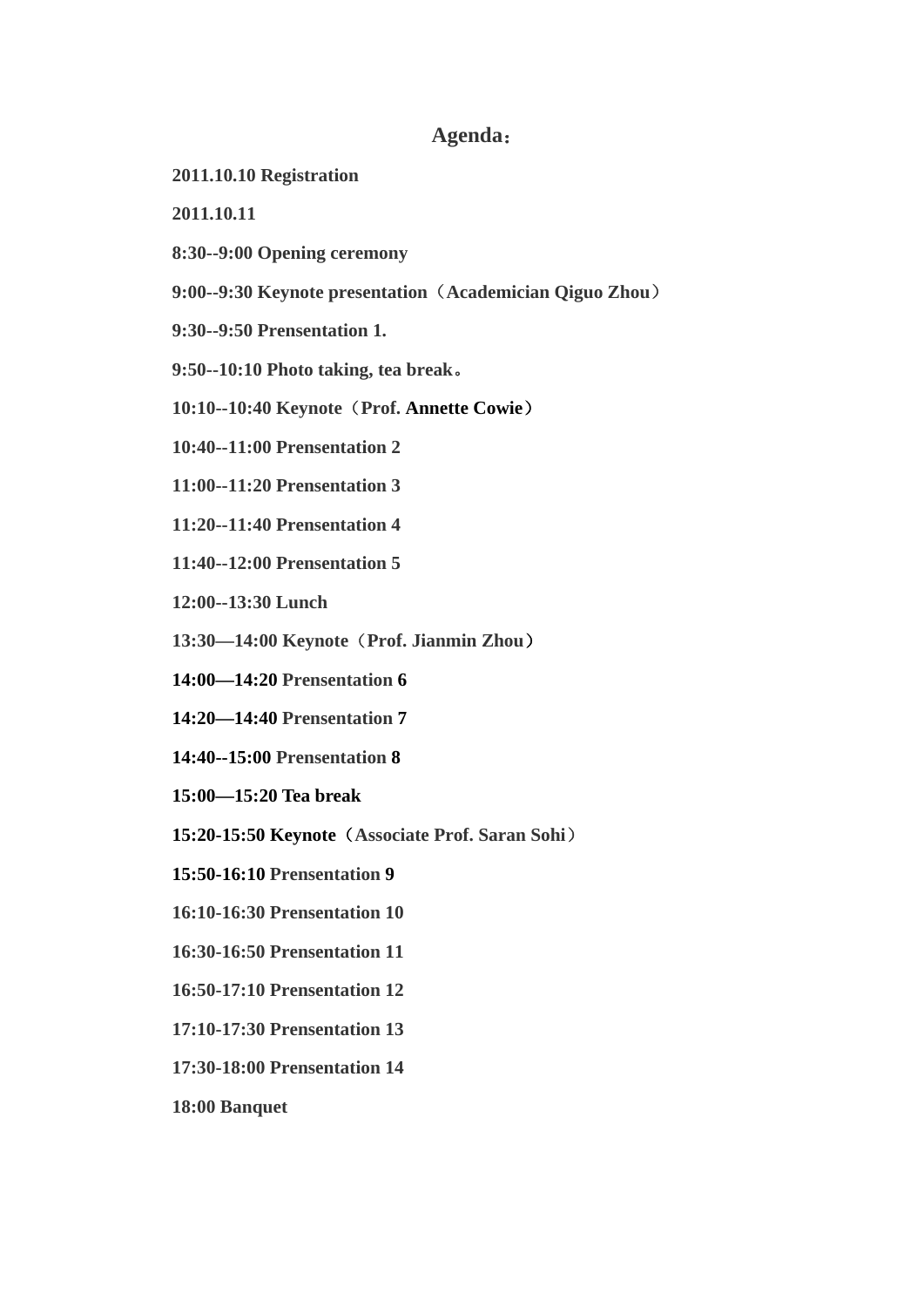**2011.10.12** 

- **8:30-9:00 Keynote**(**Prof. Per Ambus**)
- **9:00-9:30 Keynote**(**Prof. Nobuhisa Koga**)
- **9:30-9:50 Prensentation 15**
- **9:50-10:10 Prensentation 16**
- **10:10-10:30 Tea break**
- **10:30-11:00 Keynote(Prog. Director, Keipie Wilson)**
- **11:00-11:20 Prensentation 17**
- **11:20-11:40 Prensentation 18**
- **11:40-12:00 Prensentation 19**
- **12:00--13:30 Lunch**
- **13:30—14:00 Keynote**(**Prof. James E. Amonette**)
- **14:00—14:20 Prensentation 20**
- **14:20—14:40 Prensentation 21**
- **14:40--15:00 Prensentation 22**
- **15:00—15:20 Teabreak**
- **15:20-15:50 Keynote**(**Prof. Foster Agblevor**)
- **15:50-16:10 Prensentation 23**
- **16:10-16:30 Prensentation 24**
- **16:30-16:50 Prensentation 25**
- **16:50-17:10 Prensentation 26**
- **17:10-17:30 Prensentation 27**
- **17:30-18:00 Prensentation 28**
- **18:00 Dinner**

## *Field trip*

Oct. 13 morning: Jiangdu experimental station.

Oct. 13 afternoon -15 afternoon. Optional field trip: Huang Shang Mountain, and